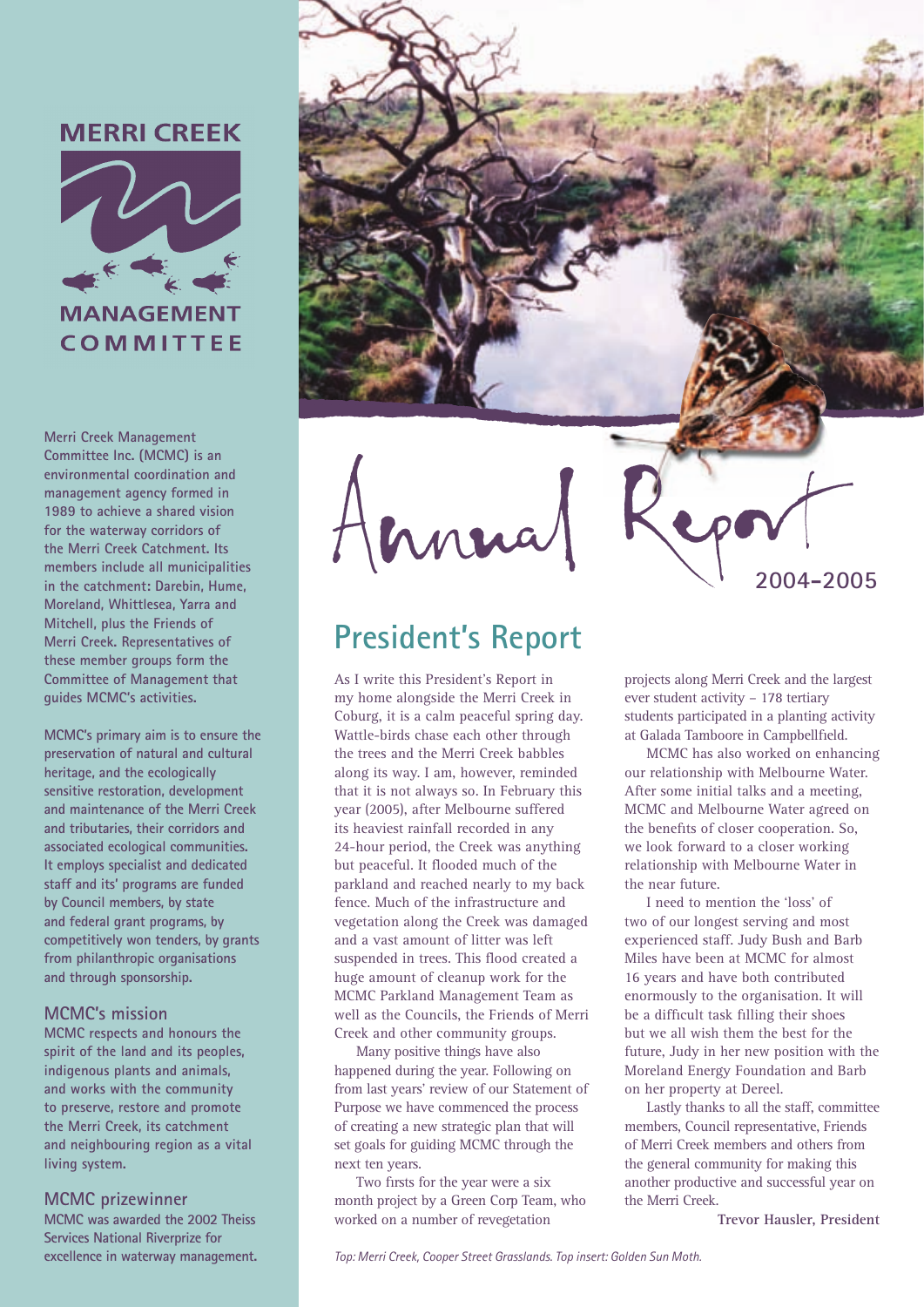

## **Parkland Management**

#### **Habitat**

The discovery of Golden Sun moths, a critically endangered species, in two Merri Creek grasslands in late 2003 was followed up by energetic efforts to secure the species future. A Threatened Species Network Grant enabled the Friends of Merri Creek (FoMC) and MCMC to collaborate on several novel activities, notably two moth population surveys in the Craigieburn Grasslands and the planting of 7,500 Wallaby Grass food plants for the moth's caterpillar. Meetings convened by MCMC to plan and evaluate the activities were attended by FoMC, Parks Victoria, Latrobe University, Whittlesea Council, Department of Sustainability and Environment and the Victorian Entomological Society. Three additional populations of the moth were also identified, bringing to five the known populations in the Merri Creek corridor. MCMC and FoMC also assisted the work of a research student from Latrobe University who is studying the Moth's habitat.

This year, 238 entries were made in MCMC's Fauna record book. The Atlas of Victorian Wildlife maintained by the Department of Sustainability and Environment was informed of significant sightings.

The Fauna book entries opened in October 2004 with a sighting of Whiskered Terns hunting over settling ponds at Wallan sewage treatment plant. Sightings of 'favourites' including Sacred and Azure Kingfishers, Nankeen Night Herons, Yellow-tailed Black-Cockatoos and Spiny-cheeked Honeyeaters were regularly entered, highlighting the importance of the creekside habitat. Surprises included an Echidna reported by residents along the Merri Creek in Collingwood in January, one resident redirecting an animal about to attempt a crossing of the Eastern Freeway! Boobook Owls were observed in Coburg and North Fitzroy.

Heavy rains in November 2004 led to the re-emergence of an ephemeral wetland in Galada Tamboore in Campbellfield attracting Black-winged Stilts, Royal Spoonbills and Pacific Herons. Whilst flooding can be destructive, it is a natural 'pulse' to which ecological communities are ever ready to respond.

#### **Management of Native grasslands, escarpments and creekside ecological communities**

MCMC continued to undertake ecological management works at more than 80 sites along the Merri Creek and its tributaries, from Clifton Hill to Kalkallo. Works were funded by direct grants and contracts from member Councils and by grants through Landcare Australia, the Australian Government's Envirofund, the EPA alternative sentencing scheme and the Threatened Species Network. MCMC undertook work at Galada Tamboore under contract to Melbourne Water and maintained, under contract, 13 sites on the Moonee Ponds Creek and the Yarra River. The allocation of Natural Heritage Trust funds to MCMC through the Port Phillip and Westernport Catchment Management Authority's Regional Catchment Investment Plan (RCIP) was a major source of funding for key restoration works.

Evaluation projects supporting strategic ecological management included an audit of revegetation sites along Merri tributary, Aitken Creek, in Craigieburn. The RCIP grant funding assisted in conducting 'Habitat Hectare' assessments, a measure of habitat quality, on over 50 hectares across the catchment.

Restoration and revegetation works focused on establishing and maintaining indigenous vegetation through targeted

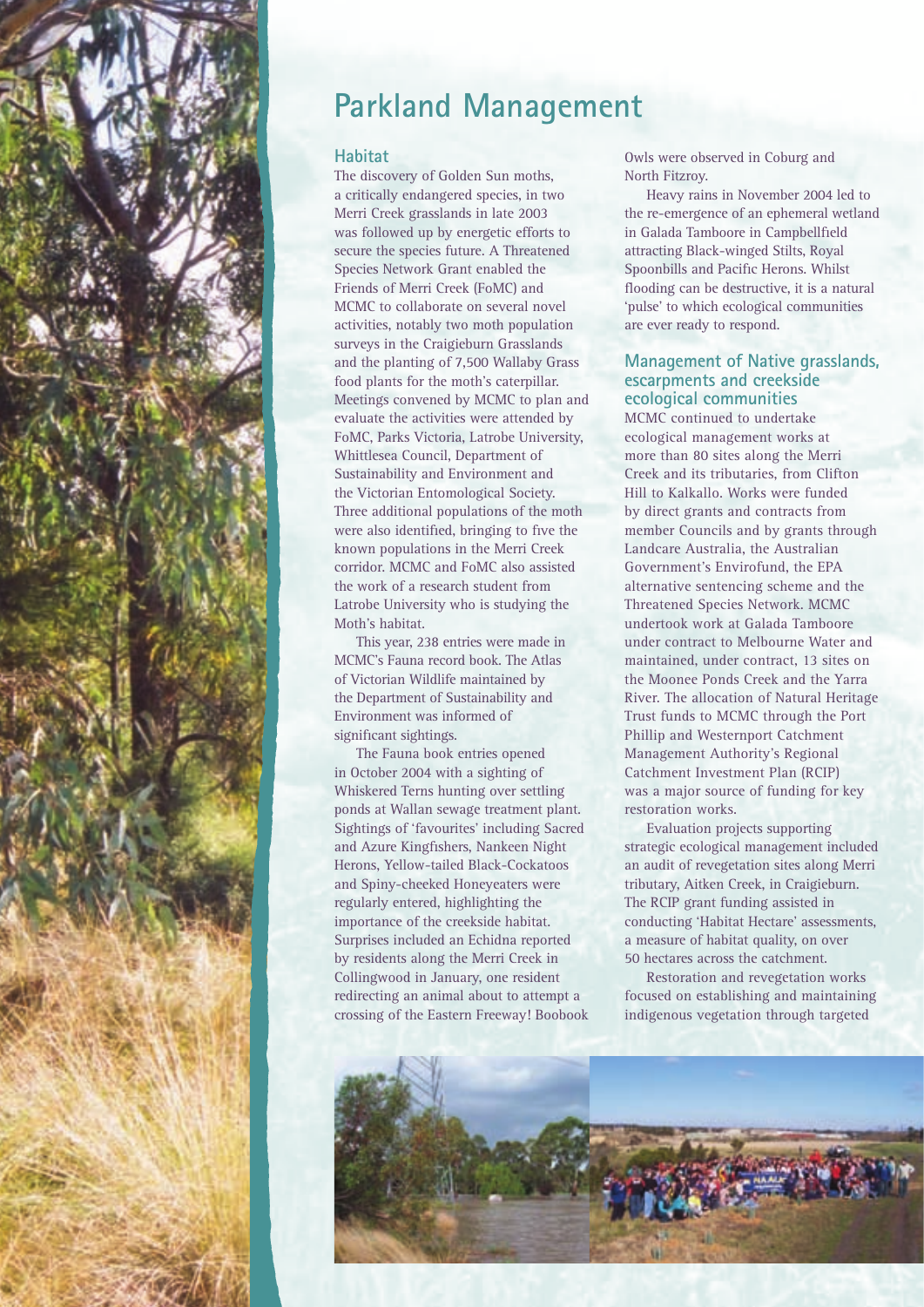

weed control, mulching, planting and direct seeding. MCMC conducted five ecological burns through the summer months at Native Grasslands. These burns are essential to the health of the Native Grassland communities that developed with traditional Wurundjeri burning practices.

Approximately 41,000 plants were planted in 2004-5 constituting the second largest planting year for MCMC. 80 per cent of plantings were of ground-storey and a further five per cent were semi-aquatics. MCMC has an ongoing commitment to developing and maintaining ground cover as it forms critical habitat for invertebrates, reptiles and amphibians.

In the last decade, over a quarter of a million plants have been planted by MCMC.

The Green Corp team for which MCMC was a partner agency completed their six months project in February 2005. The contribution of the Green Corp team provided a mighty boost to Merri Creek's environment. MCMC also received valuable assistance from two other Green Corp Teams during this year, helping their host organisations provide participants with diverse work experiences.

#### **Community involvement in restoration and revegetation**

During the year MCMC organised 26 community activities, most in partnership with FOMC. Community input from organised activities and from individual

volunteers working alongside MCMC's team totalled 2208 hours, equivalent to \$44,160 of in kind contributions (based on the Federal Governments suggested rate of \$20/hr). Activities included weekend and weekday plantings, weed monitoring, mapping, woody weed removals, identification workshops and Golden Sun Moth surveys. MCMC particularly appreciated the reliable and cheerful involvement of FoMC members at events. Some large plantings at Rushall Station also engaged Friends of the Earth and local residents in notably enthusiastic, productive and sociable days.

Participation from businesses, both monetary and staff, has enhanced creekside projects, the Spicers/Landcare project near Imaroo Street, Fawkner, being a notable example. The partnership with broker organisations such as Tree Project and Landcare Australia has been valuable in establishing relationships with groups such as SPI PowerNet (now SP Ausnet) and CitiPower.

Local residents groups played an important role in developing projects that addressed specific site issues. Cooperation with South Alphington and Fairfield Civic Association led to development of a series of weed awareness workshops funded by Yarra City Council. This project won the Community Pride Award at the 'Keep Australia Beautiful Awards' in May.

Over the year, 12 activities were arranged with students from primary and secondary schools, TAFE and



tertiary colleges totalling 1,770 hrs. One spectacular day involved 178 students from the National Association of Australian University Colleges Conference who undertook planting and tree-guarding at Galada Tamboore. During 2004-5, six tertiary students undertook their industry placement at MCMC, and six secondary school students participated in work experience with the PMT. With funding from a City of Whittlesea Community Development Grant, two special excursions to the Craigieburn Grasslands were organised for adult students from NMIT's Adult Migrant Education Program to introduce new residents to natural values of the area.

A daily stream of phone calls, letters and emails confirmed MCMC's role as a hub of information for residents, councils, state and national agencies, business, educational institutions and the wider community.

*Page 2 far left: View of parkland south of Brunswick Velodrome, East Brunswick, February 2005 floods with the concrete roll sculpture half submerged in centre.*

*Page 2 left: National Association of Australian University Colleges Conference (NAAUC) planting activity, June 2005.*

*Top left: Merri Creek, Cooper Street Grasslands.*

*Top right: Goat Moth at Cooper Street Grasslands, Campbellfield.*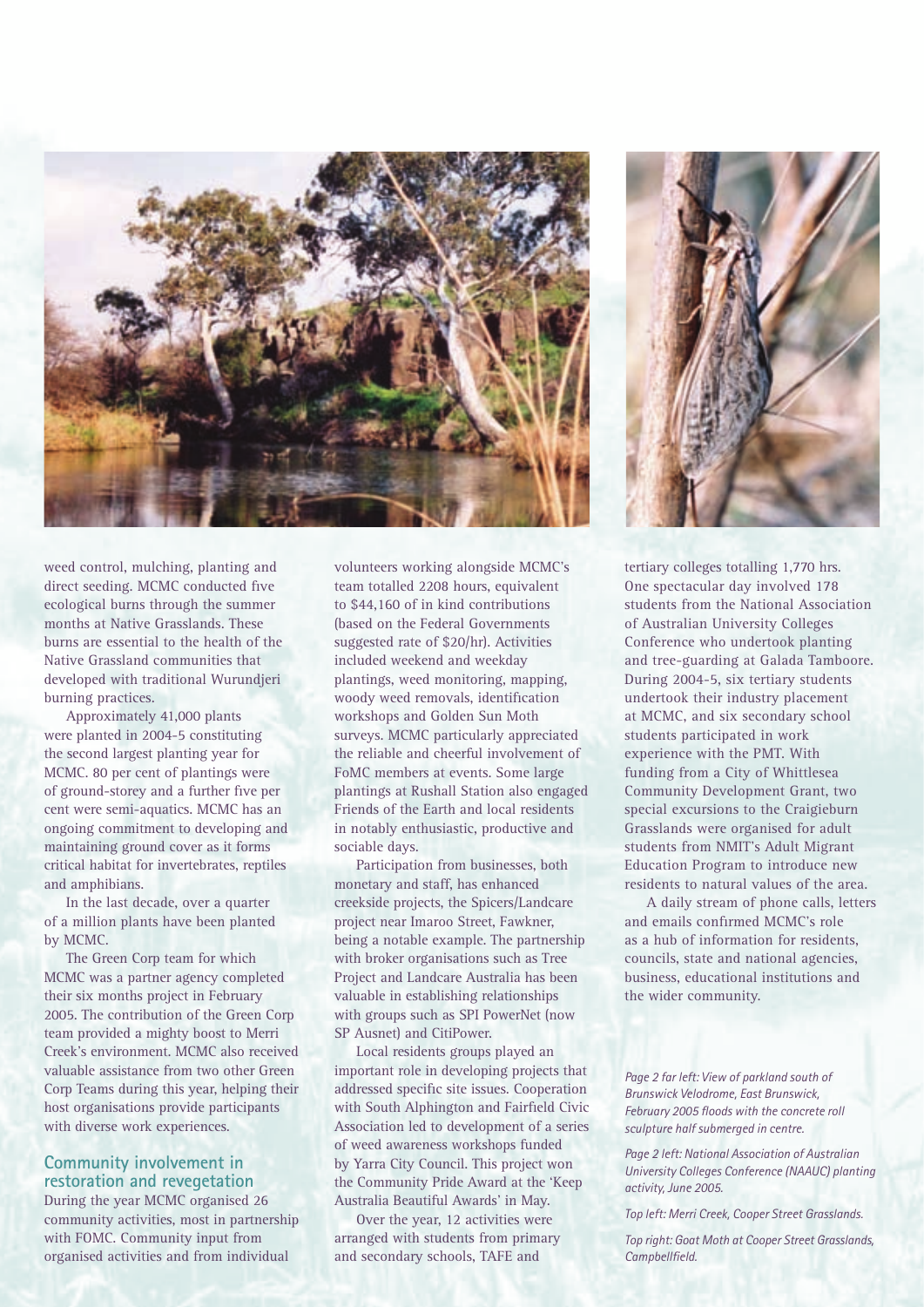## **Catchment Program**

#### **Waterwatch**

MCMC hosts a Waterwatch program for the Merri and Moonee Ponds Creeks and the lower Yarra. This year Waterwatch involved more than 4,000 people, including 2,700 students from 42 primary, secondary and tertiary institutions. Waterwatch activities at 12 festivals and community days reached 1,315 people.

Hands-on investigation of water quality parameters and the diversity of aquatic life developed community understanding of stormwater pollution issues and the impact that our practices have on waterways. Drain stenciling activities were also undertaken.

79 community monitors, including some school groups, voluntarily monitored waterway health at 55 different sites. Results were added to the state Waterwatch database. 17 Waterwatch training sessions conducted by MCMC developed the skills of monitors in data collection.

MCMC helped nine schools obtain funding from Landcare and Melbourne Water to purchase monitoring equipment. MCMC involvement with the Department of Education's Schools for Innovations and Excellence Program assisted clusters of schools in Darebin and Yarra to focus on Waterwatch.

MCMC's Waterwatch program is part of Melbourne Waterwatch and is supported by the Natural Heritage Trust, Melbourne Water, and the municipalities of Darebin, Hume, Melbourne, Mitchell, Moonee Valley, Moreland, Whittlesea and Yarra.

#### **Merri in-stream health**

Waterwatch monitoring during the year generally confirmed the poor in-stream health of the lower reaches of Merri Creek. Better conditions were found in upstream tributaries such as Malcolm Creek, Craigieburn, and, surprisingly,



in the middle reaches of the Merri in Campbellfield. The latter may have been related to drought conditions – less rain meant less frequent entry of polluted stormwater to the Creek. Similar temporary improvements in aquatic life were also recorded at some downstream sites. Of concern to MCMC were reports from the VicRoads' Craigieburn Bypass project of consistent problems with elevated levels of turbidity, after rain events, in Malcolm and Curly Sedge Creeks. In both cases the high turbidity was associated with upstream activities and not related to the Bypass itself. The Craigieburn Sewage Treatment Plant continued to discharge effluent to Merri Creek pending decisions about the Creek's flow need and whether a substitute flow should be provided from the new Aurora Treatment Facility. MCMC participated in a Yarra Valley Water workshop addressing these issues.

#### **Stormwater Improvements**

MCMC participated in the steering committee of a key project undertaken by the City of Hume to address problems of polluted stormwater entering Merri Creek from industrial premises in Campbellfield.

Through its own automotive workshops' stormwater program, Catching On, MCMC made 67 visits to 18 automotive workshops for the City of Melbourne. The program focused on activities that may pollute waterways, such as car washing detergents, radiator leakages and dust from sanding car bodies. Staff at auto workshops became more aware of local waterways and relevant by-laws through structured visits and discussion prompted by samples of stream life.

MCMC continued its involvement in the development of the Edwardes Lake Neighbourhood Environment Improvement Plan (NEIP). Edwardes Lake, Reservoir, is on Edgars Creek, a major tributary of the Merri. NEIPs are an initiative of the Victorian Environment Protection Authority.

MCMC also participated in meetings of the Northern Litter Group, coordinated through the Northern Region Waste Management Group and took the lead in discussions with Northcote High School and Darebin Council to develop a strategy to deal with litter in Merri Park.



#### **Schools' indigenous gardens**

MCMC's Learning Grounds program encourages school communities in Darebin and Whittlesea to plan indigenous gardens for their school grounds. Five education sessions were held, including activities such as botanic drawing and local walks. 13 schools were visited with detailed plant lists, and site assessments were provided to eight schools through the Victorian Indigenous Nurseries Cooperative. MCMC assisted nine schools with successful applications for funds to develop indigenous gardens from Landcare and Melbourne Water grants.

Common Grounds is an extension of Learning Grounds and allows school communities to share their experiences in developing their indigenous gardens and related learning activities. It is funded by the Myer Foundation and The Ian Potter Foundation. In a pilot exchange, students from Newlands Primary School in Coburg, visited Pender's Grove Primary School in Thornbury to see how the students transformed a previously disused part of the school grounds, after which they visited Merri Creek.

#### *Top: Merri Creek Primary School sampling for aquatic macroinvertebrates*

*Left: Students from Newlands Primary School in Coburb visited Pender's Grove Primary School in Thornbury to share ideas about creating indigenous gardens in school grounds.*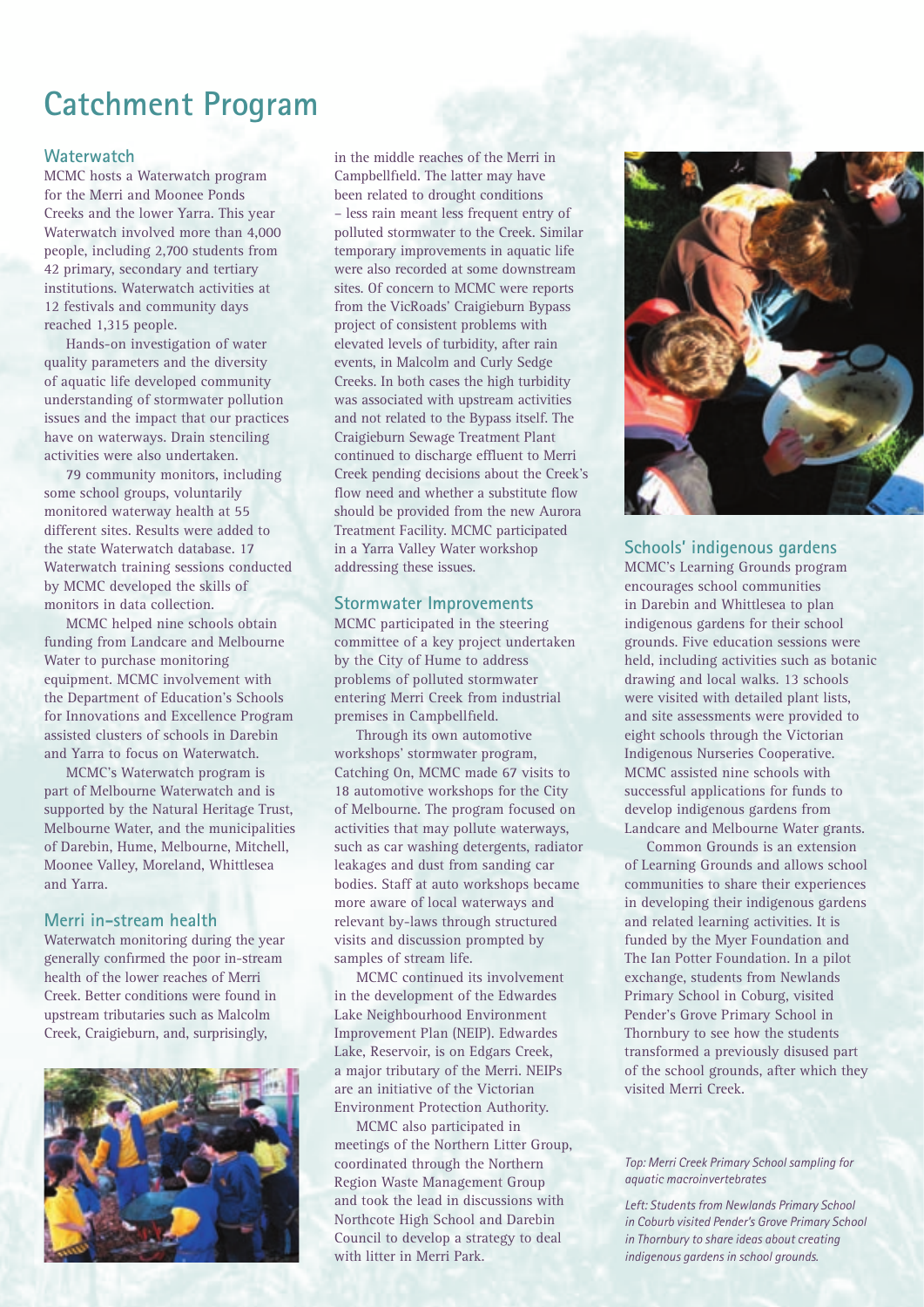## **Planning and Coordination**

MCMC works closely with government agencies and the community on a range of strategic issues and development projects affecting waterway corridors in the Merri catchment. MCMC's planning and coordination functions are supported by direct grants from its Council members.

This year MCMC commented on 18 planning permit applications on land abutting the Creek corridor using the standards set out in MCMC's Development Guidelines for the Merri Creek (2004). In a process convened by the **Department of Sustainability and Environment (DSE)** these Guidelines were used to draft stronger waterway planning controls for Merri Creek and to provide a 'model' provision adaptable to other waterways across northern Melbourne. The redrafted controls will need to be adopted by Councils through coordinated planning scheme amendments.

Revision of the Merri Creek and Environs Strategy is well underway with completion expected in 2006. The Strategy provides strategic direction and specific actions for management of the waterway corridors of the Merri catchment.

#### **Upper reaches of Merri Creek – Wallan to Donnybrook**

The upper reaches of the Merri are predominantly rural and include the township of Wallan and a major tributary, Wallan Creek. MCMC worked closely with the Friends of Wallan Creek on a weeds audit for rehabilitation of an urban stretch of the stream and on a funding application.

The rural Donnybrook to Merriang area includes significant remnant vegetation on private land and key fauna habitat, including that of the Growling Grass Frog. DSE's Merriang Local Area Biodiversity Plan addresses priorities for conserving the area's biodiversity. MCMC continued its involvement with the steering committee for the Plan.

**Middle reaches of Merri Creek – Craigieburn to Western Ring Road** The middle reaches of the Merri catchment contain a mix of established and newly urbanising areas abutting substantial areas of high conservation value. It includes major industrial subdivisions and encompasses the Hume Growth corridor area designated

under the Melbourne 2030 strategy. MCMC participated in workshops for growth area planning and provided information on environmental values and conservation planning.

MCMC attended monthly meetings of the Craigieburn Bypass Environs Coordination Group, a group which has monitored environmental management plans during freeway construction. Construction is now close to completion. Identification of areas to meet the project's native vegetation net gain requirements is still being finalised and is one of the factors delaying the release of Parks Victoria's draft concept plan for the proposed Merri Creek Park, north of the Western Ring Road. This delay of more than 18 months has been of great concern to MCMC and the subject of letters and direct meetings with state agencies.

The most significant planning scheme amendments for the year were those associated with the Cooper Street Employment Area, Epping. Major landuse changes are slated for the upper Edgars Creek, a tributary of the Merri. Panel Hearings commence in December 2005.

**Lower reaches of Merri Creek – Western Ring Road to Clifton Hill** MCMC participated in Stakeholder Reference group meetings for Melbourne Water's Merri Creek Improvement Project for Brunswick, Northcote and North Fitzroy. The project aims to remove serious environmental weeds and to establish indigenous vegetation on the creek banks.

Initial field investigations were undertaken by MCMC, Moreland Council and Friends of Merri Creek to investigate opportunities for establishment of wetlands within the Moreland section of the Merri corridor.

MCMC participated in a number of meetings with Councils and other agencies in preparation for a review of the Merri shared path and low-level creek crossings.

MCMC attended Community Reference Group meetings with Melbourne Water and Yarra Valley Water about Stages 1 and 2 of the Northern Sewerage Strategy. Stages 1 and 2 involve constructing diversion sewers within the lower reaches of Merri and Edgars Creeks to decrease the incidence of sewage overflows during wet weather and to cater for additional growth in the catchment.

*The Melbourne Fire Brigade participated in a planting at Cunningham Street, Northcote.*